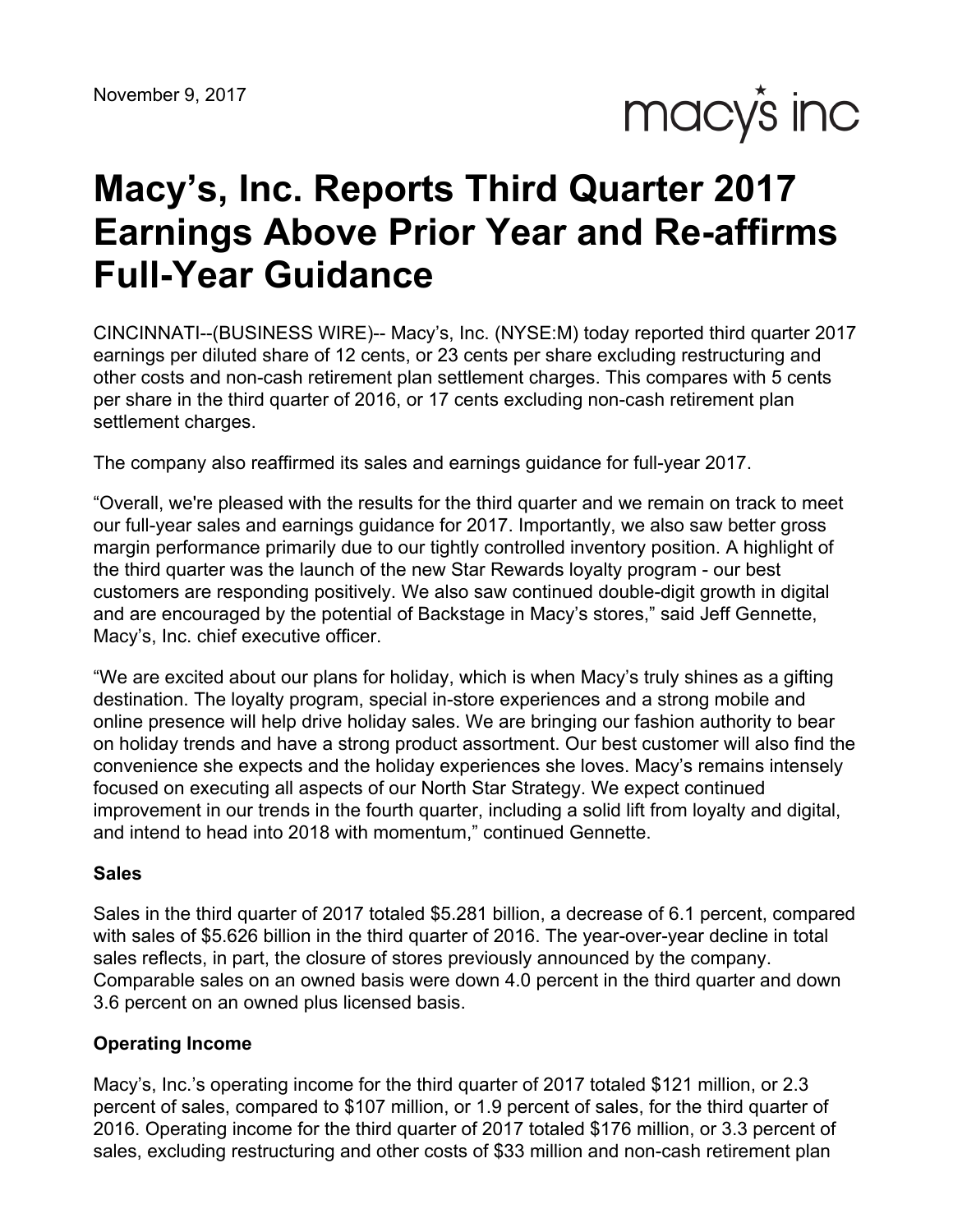settlement charges of \$22 million. Operating income for the third quarter of 2016 totaled \$169 million, or 3.0 percent of sales, excluding non-cash retirement plan settlement charges of \$62 million.

Operating income for the third quarter included \$65 million in book gains related to the sales of real estate compared to \$41 million in the third quarter of 2016.

# **Cash Flow**

Net cash provided by operating activities was \$389 million in the first three quarters of 2017, compared with \$308 million in the first three quarters of 2016. Net cash used by investing activities in the first three quarters of 2017 was \$346 million, compared with \$491 million in the first three quarters of 2016. Operating cash inflows net of investing were \$43 million in the first three quarters of 2017, compared with cash outflows of \$183 million in the first three quarters of 2016.

# **Store Openings/Closings**

In the third quarter of 2017, the company opened eight new freestanding Bluemercury beauty specialty stores for a total of 135 stores and seven new Macy's Backstage off-price stores within existing Macy's stores for a total of 45 locations. During the quarter, the company announced that it will close the following stores in early 2018: Laguna Hills Mall in Laguna Hills, CA; Stonestown Galleria in San Francisco, CA; and Westside Pavilion in Los Angeles, CA.

# **Looking Ahead**

Macy's, Inc. reaffirms its previously provided guidance for full-year 2017. The company expects comparable sales on an owned basis to decline between 2.2 percent and 3.3 percent, with comparable sales on an owned plus licensed basis to decline between 2.0 percent and 3.0 percent. Total sales are expected to be down between 3.2 percent and 4.3 percent in fiscal 2017. Total sales for fiscal 2017 reflect a 53rd week, whereas comparable sales are on a 52-week basis. As previously announced in August, the company expects a 1 cent increase in adjusted earnings per diluted share due to the restructuring of our merchandising operations. Macy's, Inc. now expects adjusted earnings per diluted share of between \$3.38 and \$3.63 in 2017, excluding the impact of the anticipated settlement charges, restructuring and other costs and net premiums and fees associated with debt repurchases. Excluding the impact of the anticipated fourth quarter gain on the sale of the Union Square Men's building in San Francisco and the anticipated settlement charges, restructuring and other costs and net premiums and fees associated with debt repurchases, adjusted earnings per diluted share of \$2.91 to \$3.16 are expected in 2017.

# **Important Information Regarding Financial Measures**

Please see the final pages of this news release for important information regarding the calculation of the company's non-GAAP financial measures.

Macy's, Inc. is one of the nation's premier retailers. With fiscal 2016 sales of \$25.778 billion and approximately 140,000 employees, the company operates more than 700 department stores under the nameplates Macy's and Bloomingdale's, and approximately 160 specialty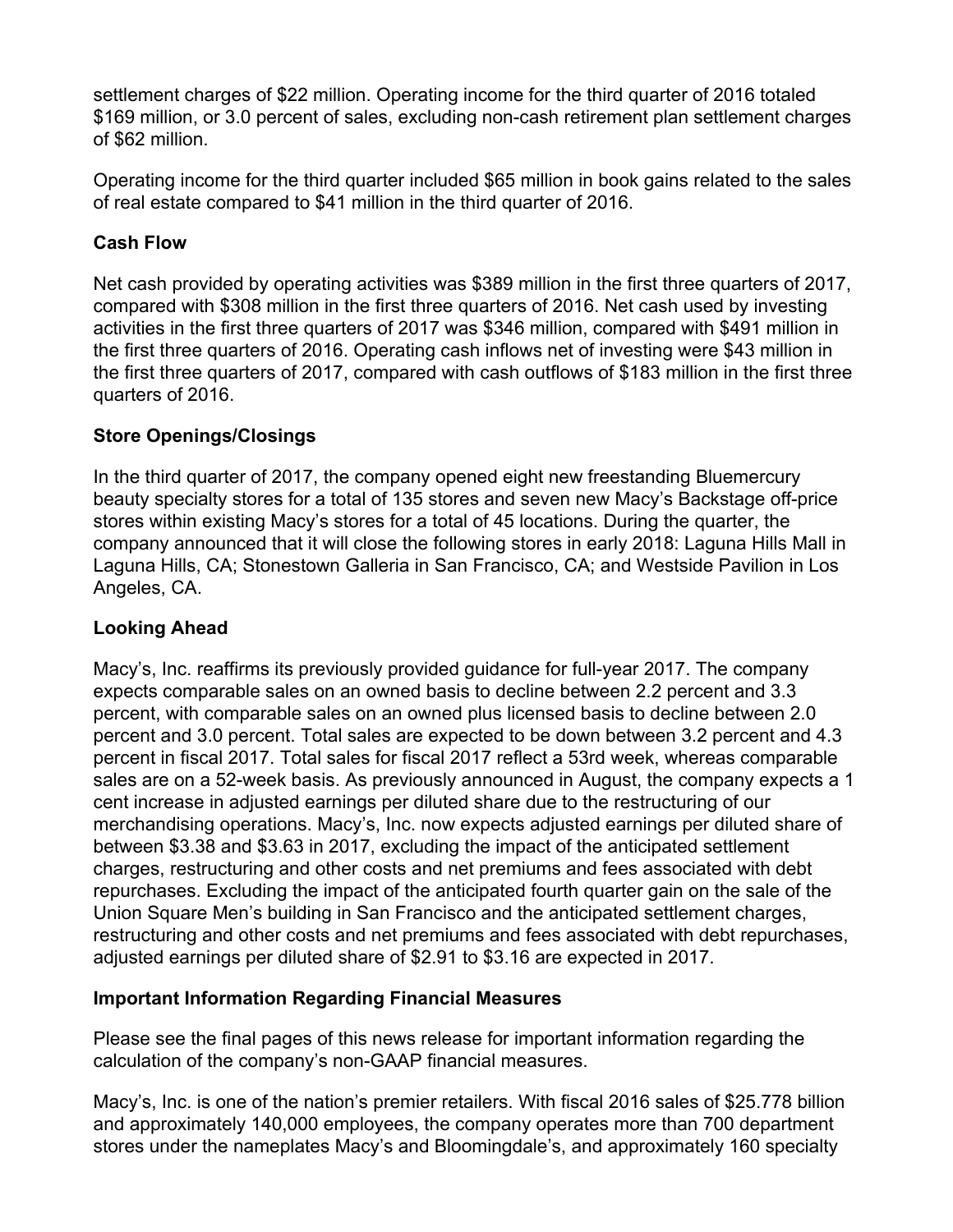stores that include Bloomingdale's The Outlet, Bluemercury and Macy's Backstage. Macy's, Inc. operates stores in 45 states, the District of Columbia, Guam and Puerto Rico, as well as macys.com, bloomingdales.com and bluemercury.com. Bloomingdale's stores in Dubai and Kuwait are operated by Al Tayer Group LLC under license agreements. Macy's, Inc. has corporate offices in Cincinnati, Ohio, and New York, New York.

All statements in this press release that are not statements of historical fact are forwardlooking statements within the meaning of the Private Securities Litigation Reform Act of 1995. Such statements are based upon the current beliefs and expectations of Macy's management and are subject to significant risks and uncertainties. Actual results could differ materially from those expressed in or implied by the forward-looking statements contained in this release because of a variety of factors, including conditions to, or changes in the timing of, proposed real estate and other transactions, prevailing interest rates and non-recurring charges, store closings, competitive pressures from specialty stores, general merchandise stores, off-price and discount stores, manufacturers' outlets, the Internet, mail-order catalogs and television shopping and general consumer spending levels, including the impact of the availability and level of consumer debt, the effect of weather and other factors identified in documents filed by the company with the Securities and Exchange Commission. Macy's disclaims any intention or obligation to update or revise any forward-looking statements, whether as a result of new information, future events or otherwise, except as required by law.

NOTE: Additional information on Macy's, Inc., including past news releases, is available at [www.macysinc.com/pressroom](http://www.macysinc.com/pressroom). A webcast of Macy's, Inc.'s call with analysts and investors will be held today (November 9) at 10 a.m. ET. The webcast is accessible to the media and general public via the company's website at [www.macysinc.com](http://www.macysinc.com). Analysts and investors may call in on 1-888-394-8218, passcode 3593887. A replay of the conference call can be accessed on the website or by calling 1-888-203-1112 (same passcode) about two hours after the conclusion of the call.

Macy's, Inc. is scheduled to present at the Morgan Stanley Annual Global Consumer & Retail Conference at 8:40 a.m. ET on Tuesday, November 14, in New York City. Media and investors may access a live audio webcast of the presentation at [www.macysinc.com/ir](http://www.macysinc.com/ir) on November 14. A replay of the webcast will be available on the company's website.

#### **MACY'S, INC.**

# Consolidated Statements of Income (Unaudited) (Note 1)

(All amounts in millions except percentages and per share figures)

|    | 13 Weeks Ended   |     | 13 Weeks Ended   |
|----|------------------|-----|------------------|
|    | October 28, 2017 |     | October 29, 2016 |
|    | $%$ to           |     | $%$ to           |
|    | <b>Net</b>       |     | <b>Net</b>       |
| Ж. | sales            | \$. | sales            |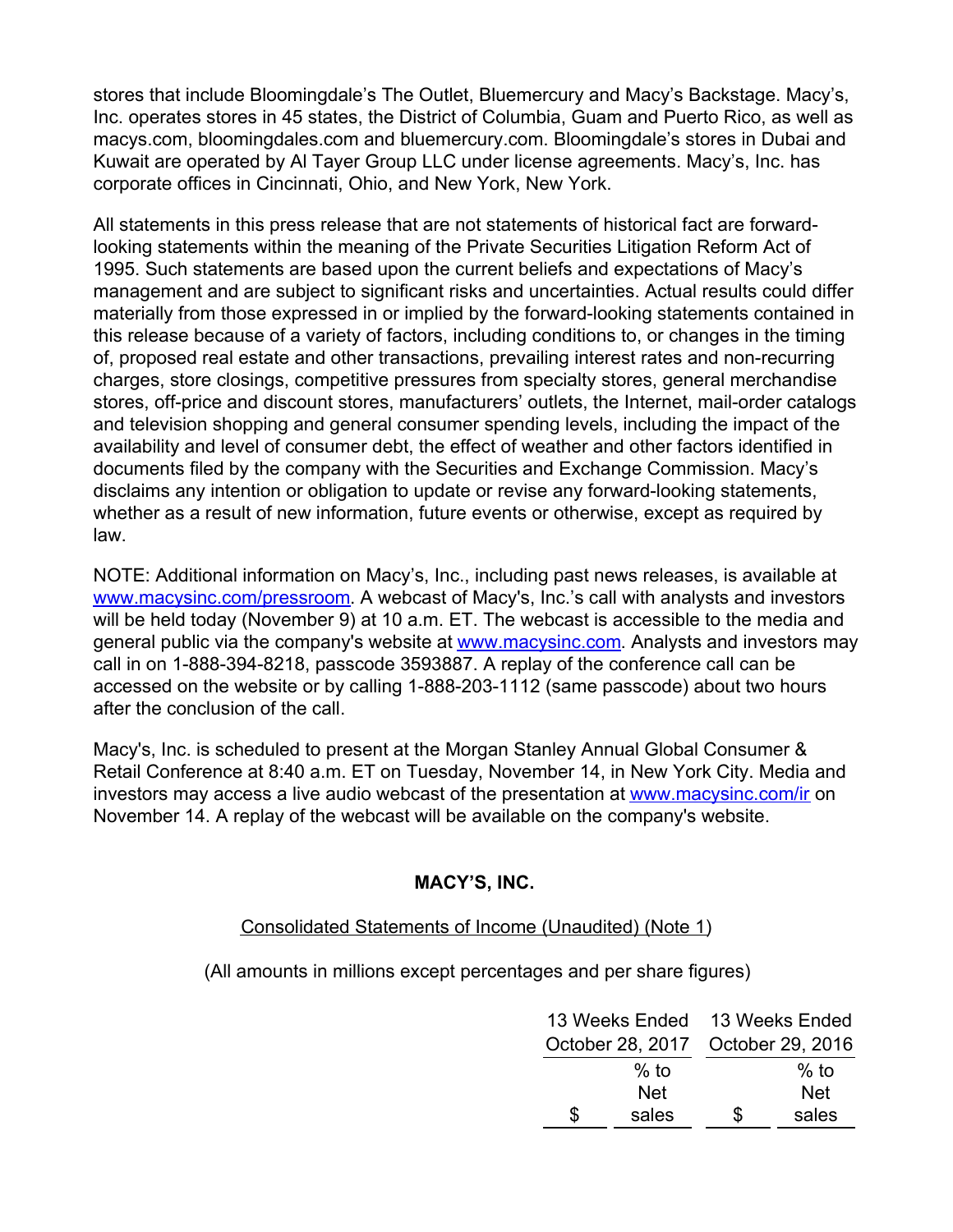| Net sales                                                               | \$5,281        |           | \$5,626        |           |
|-------------------------------------------------------------------------|----------------|-----------|----------------|-----------|
| Cost of sales (Note 2)                                                  | 3,175          | 60.1%     | 3,386          | 60.2%     |
| Gross margin                                                            | 2,106          | 39.9%     | 2,240          | 39.8%     |
| Selling, general and administrative expenses                            | (1,995)        | (37.8%)   | (2, 112)       | (37.5%)   |
| Gains on sale of real estate                                            | 65             | 1.2%      | 41             | 0.7%      |
| Restructuring and other costs (Note 3)                                  | (33)           | $(0.6\%)$ |                | $-\%$     |
| Settlement charges (Note 4)                                             | (22)           | $(0.4\%)$ | (62)           | $(1.1\%)$ |
| Operating income                                                        | 121            | 2.3%      | 107            | 1.9%      |
| Interest expense - net                                                  | (74)           |           | (81)           |           |
| Income before income taxes                                              | 47             |           | 26             |           |
| Federal, state and local income tax expense (Note<br>5)                 | (13)           |           | (11)           |           |
| Net income                                                              | 34             |           | 15             |           |
| Net loss attributable to noncontrolling interest                        | $\overline{2}$ |           | $\overline{2}$ |           |
| Net income attributable to Macy's, Inc. shareholders                    | \$<br>36       |           | 17<br>\$       |           |
| Basic earnings per share attributable to<br>Macy's, Inc. shareholders   | \$<br>.12      |           | \$<br>.05      |           |
| Diluted earnings per share attributable to<br>Macy's, Inc. shareholders | \$<br>.12      |           | \$<br>.05      |           |
| Average common shares:                                                  |                |           |                |           |
| <b>Basic</b><br><b>Diluted</b>                                          | 305.5<br>306.5 |           | 308.4<br>310.6 |           |
| End of period common shares outstanding                                 | 304.6          |           | 305.7          |           |
| Depreciation and amortization expense                                   | 254<br>\$      |           | 267<br>\$      |           |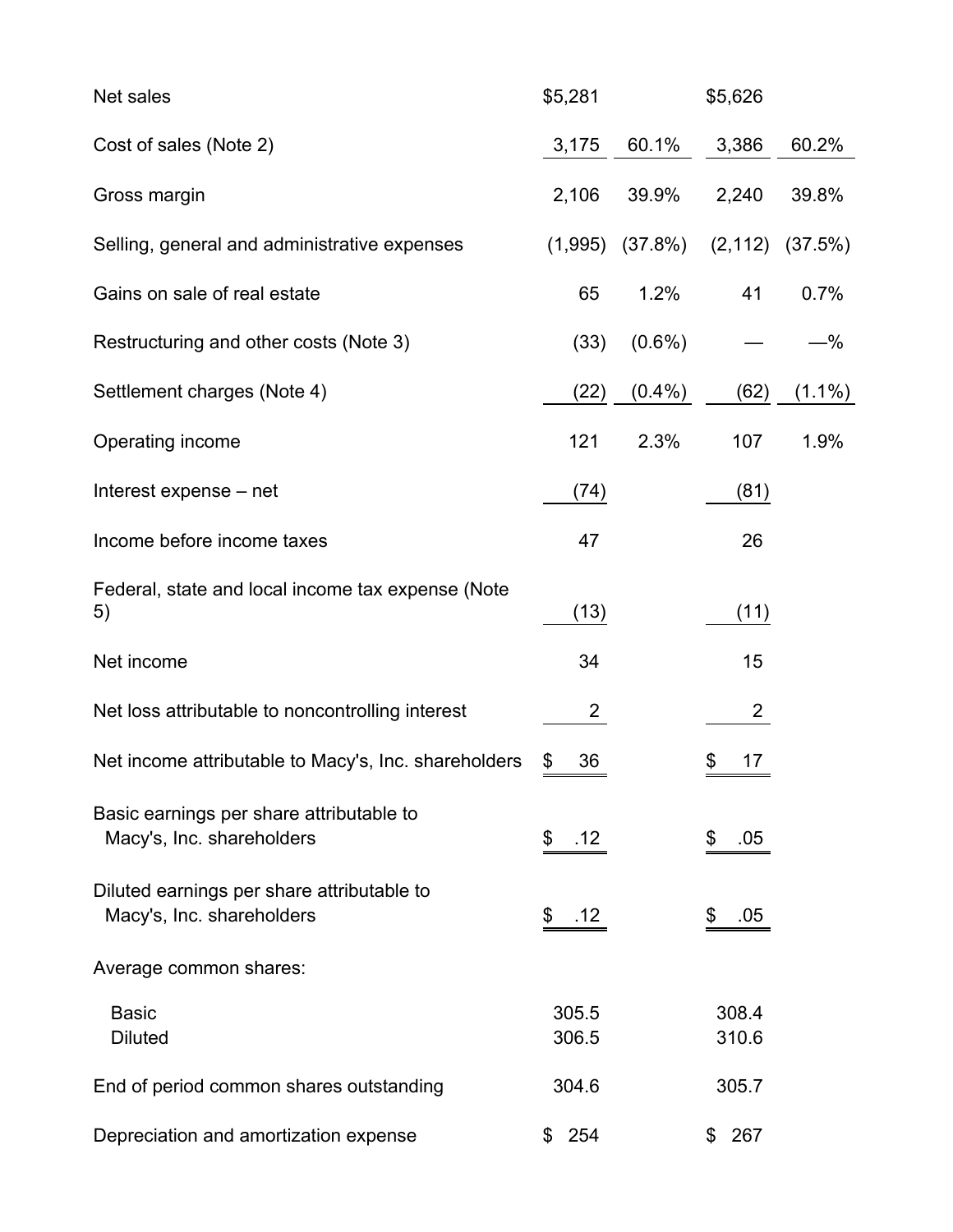# **MACY'S, INC.**

#### Consolidated Statements of Income (Unaudited)

Notes:

- (1) Because of the seasonal nature of the retail business, the results of operations for the 13 weeks ended October 28, 2017 and October 29, 2016 (which do not include the Christmas season) are not necessarily indicative of such results for the fiscal year.
- (2) Merchandise inventories are valued at the lower of cost or market using the last-in, firstout (LIFO) retail inventory method. Application of the LIFO retail inventory method did not result in the recognition of any LIFO charges or credits affecting cost of sales for the 13 weeks ended October 28, 2017 or October 29, 2016.
- (3) For the 13 weeks ended October 28, 2017, restructuring and other costs amounted to \$33 million on a pre-tax basis, \$21 million after tax or \$.07 per diluted share attributable to Macy's, Inc. These charges primarily relate to severance and other human resource related costs associated with organizational restructuring.
- (4) For the 13 weeks ended October 28, 2017 and October 29, 2016, non-cash settlement charges of \$22 million and \$62 million, respectively, were recognized on a pre-tax basis. The after tax effect of these charges during the 13 weeks ended October 28, 2017 was \$14 million, or \$.04 per diluted share attributable to Macy's, Inc. The after tax effect of these charges during the 13 weeks ended October 29, 2016 was \$37 million, or \$.12 per diluted share attributable to Macy's, Inc. These charges result from an increase in lump sum distributions from the Company's defined benefit retirement plans and are associated with store closings, a voluntary separation program and organizational restructuring, in addition to periodic distribution activity.
- (5) Federal, state and local income taxes differ from the federal income tax statutory rate of 35%, principally because of the effect of state and local taxes, including the settlement of various tax issues and tax examinations.

#### **MACY'S, INC.**

#### Consolidated Statements of Income (Unaudited) (Note 1)

(All amounts in millions except percentages and per share figures)

|     | 39 Weeks Ended   | 39 Weeks Ended   |
|-----|------------------|------------------|
|     | October 28, 2017 | October 29, 2016 |
|     | $%$ to           | $%$ to           |
| \$. | Net sales        | \$<br>Net sales  |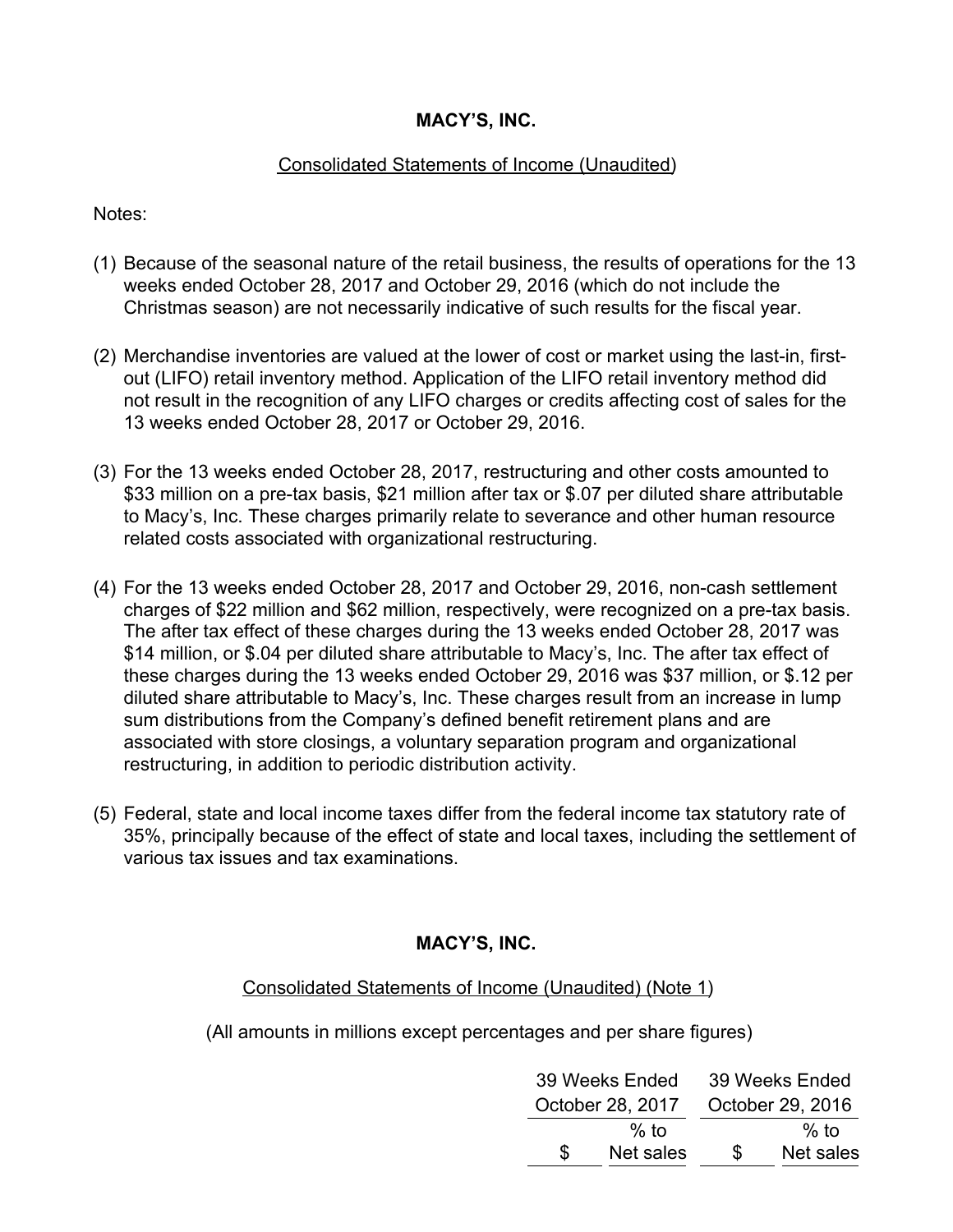| Net sales                                                               | \$16,171       |            | \$17,263       |            |
|-------------------------------------------------------------------------|----------------|------------|----------------|------------|
| Cost of sales (Note 2)                                                  | 9,794          | 60.6%      | 10,370         | 60.1%      |
| Gross margin                                                            | 6,377          | 39.4%      | 6,893          | 39.9%      |
| Selling, general and administrative expenses                            | (5,853)        | $(36.1\%)$ | (6, 139)       | $(35.5\%)$ |
| Gains on sale of real estate                                            | 176            | 1.1%       | 76             | 0.4%       |
| Impairments, restructuring and other costs (Note<br>3)                  | (33)           | $(0.2\%)$  | (249)          | $(1.4\%)$  |
| Settlement charges (Note 4)                                             | (73)           | $(0.5\%)$  | (81)           | $(0.5\%)$  |
| Operating income                                                        | 594            | 3.7%       | 500            | 2.9%       |
| Interest expense - net                                                  | (237)          |            | (276)          |            |
| Net premiums on early retirement of debt (Note 5)                       | (1)            |            |                |            |
| Income before income taxes                                              | 356            |            | 224            |            |
| Federal, state and local income tax expense (Note<br>6)                 | (140)          |            | (85)           |            |
| Net income                                                              | 216            |            | 139            |            |
| Net loss attributable to noncontrolling interest                        | O              |            | 5              |            |
| Net income attributable to Macy's, Inc.<br>shareholders                 | \$<br>222      |            | 144            |            |
| Basic earnings per share attributable to                                |                |            |                |            |
| Macy's, Inc. shareholders                                               | \$<br>.73      |            | .46<br>\$      |            |
| Diluted earnings per share attributable to<br>Macy's, Inc. shareholders | \$<br>.73      |            | \$<br>.46      |            |
| Average common shares:<br><b>Basic</b><br><b>Diluted</b>                | 305.3<br>306.6 |            | 309.5<br>311.8 |            |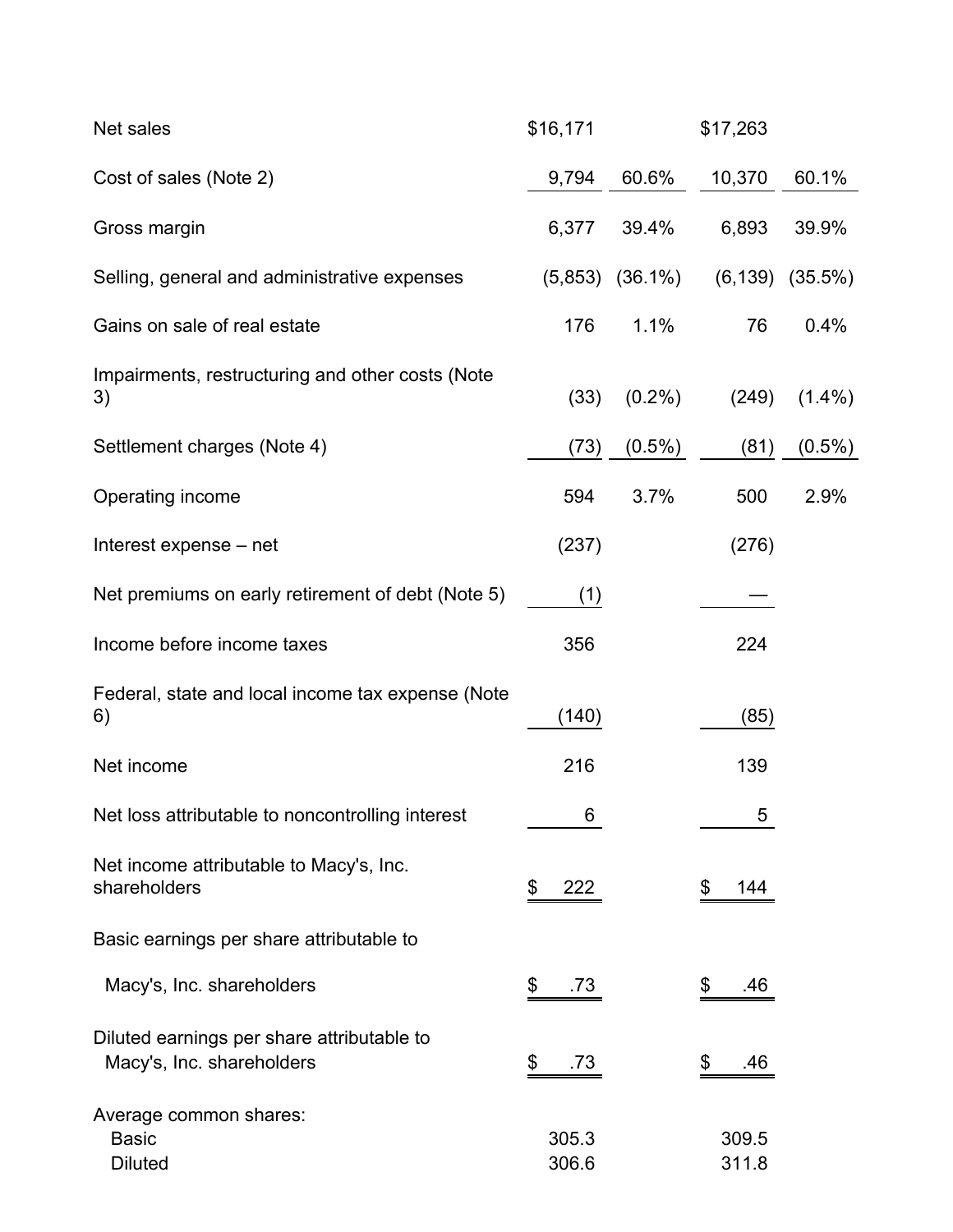| End of period common shares outstanding | 304.6 | 305.7                |
|-----------------------------------------|-------|----------------------|
| Depreciation and amortization expense   | \$741 | $\mathcal{S}$<br>787 |

# **MACY'S, INC.**

# Consolidated Statements of Income (Unaudited)

Notes:

- (1) Because of the seasonal nature of the retail business, the results of operations for the 39 weeks ended October 28, 2017 and October 29, 2016 (which do not include the Christmas season) are not necessarily indicative of such results for the fiscal year. Further, results for the 39 weeks ended October 28, 2017 and October 29, 2016 may not equal the sum of the quarterly results for the respective periods due to rounding conventions.
- (2) Merchandise inventories are valued at the lower of cost or market using the last-in, firstout (LIFO) retail inventory method. Application of the LIFO retail inventory method did not result in the recognition of any LIFO charges or credits affecting cost of sales for the 39 weeks ended October 28, 2017 or October 29, 2016.
- (3) For the 39 weeks ended October 28, 2017 and October 29, 2016, impairments, restructuring and other costs amounted to \$33 million and \$249 million, respectively, on a pre-tax basis. The after tax effect of these charges during the 39 weeks ended October 28, 2017 was \$21 million, or \$.07 per diluted share attributable to Macy's, Inc. The after tax effect of these charges during the 39 weeks ended October 29, 2016 was \$152 million after tax, or \$.49 per diluted share attributable to Macy's, Inc. These charges primarily relate to store closings, severance and other human resource related costs associated with organizational restructuring.
- (4) For the 39 weeks ended October 28, 2017 and October 29, 2016, non-cash settlement charges of \$73 million and \$81 million, respectively, were recognized on a pre-tax basis. The after tax effect of these charges during the 39 weeks ended October 28, 2017 was \$46 million, or \$.15 per diluted share attributable to Macy's, Inc. The after tax effect of these charges during the 39 weeks ended October 29, 2016 was \$50 million, or \$.16 per diluted share attributable to Macy's, Inc. These charges result from an increase in lump sum distributions from the Company's defined benefit retirement plans and are associated with store closings, a voluntary separation program and organizational restructuring, in addition to periodic distribution activity.
- (5) The 39 weeks ended October 28, 2017 include expense associated with the early retirement of debt of approximately \$1 million on a pre-tax basis.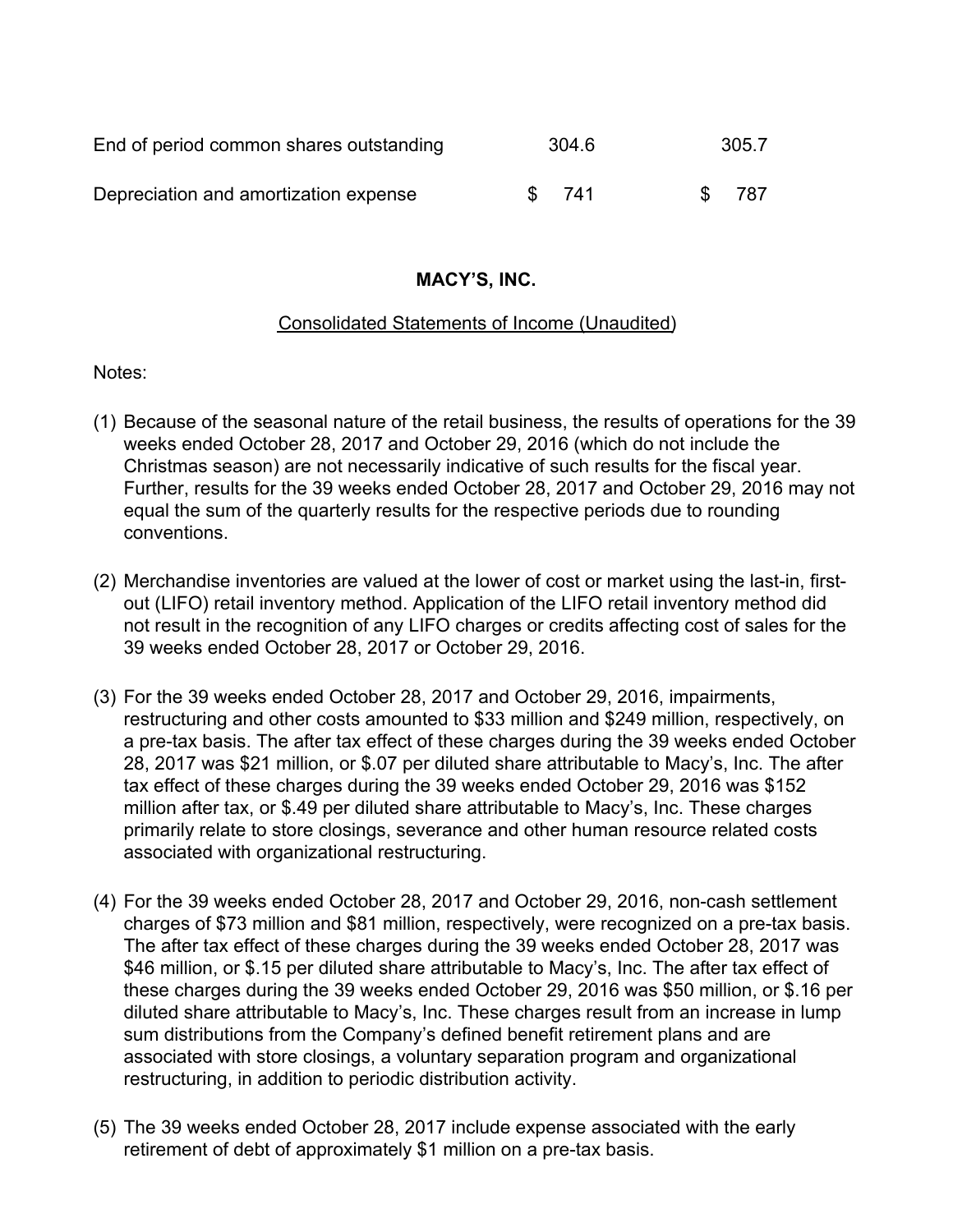(6) Federal, state and local income taxes differ from the federal income tax statutory rate of 35%, principally because of the effect of state and local taxes, including the settlement of various tax issues and tax examinations as well as the recognition of approximately \$12 million of net tax deficiencies for the 39 weeks ended October 28, 2017, associated with share-based payment awards due to the adoption of Accounting Standards Update 2016-09, Improvements to Employee Share-Based Payment Accounting. Historically, the Company had recognized such amounts as an offset to accumulated excess tax benefits previously recognized in additional paid-in capital.

#### **MACY'S, INC.**

#### Consolidated Balance Sheets (Unaudited)

#### (millions)

|                                                                      |                | 2017   | October 28, January 28, October 29,<br>2017 |        |                | 2016   |  |
|----------------------------------------------------------------------|----------------|--------|---------------------------------------------|--------|----------------|--------|--|
| <b>ASSETS:</b>                                                       |                |        |                                             |        |                |        |  |
| <b>Current Assets:</b>                                               |                |        |                                             |        |                |        |  |
| Cash and cash equivalents                                            | \$             | 534    | \$                                          | 1,297  | \$             | 457    |  |
| <b>Receivables</b>                                                   |                | 219    |                                             | 522    |                | 262    |  |
| Merchandise inventories                                              |                | 7,065  |                                             | 5,399  |                | 7,587  |  |
| Income tax receivable                                                |                |        |                                             |        |                | 60     |  |
| Prepaid expenses and other current assets                            |                | 432    |                                             | 408    |                | 454    |  |
| <b>Total Current Assets</b>                                          |                | 8,250  |                                             | 7,626  |                | 8,820  |  |
| Property and Equipment – net                                         |                | 6,742  |                                             | 7,017  |                | 7,149  |  |
| Goodwill                                                             |                | 3,897  |                                             | 3,897  |                | 3,897  |  |
| Other Intangible Assets – net                                        |                | 491    |                                             | 498    |                | 499    |  |
| <b>Other Assets</b>                                                  |                | 835    |                                             | 813    |                | 909    |  |
| <b>Total Assets</b>                                                  | \$             | 20,215 | \$                                          | 19,851 | \$             | 21,274 |  |
| LIABILITIES AND SHAREHOLDERS' EQUITY:<br><b>Current Liabilities:</b> |                |        |                                             |        |                |        |  |
| Short-term debt                                                      | $\mathfrak{L}$ | 22     | $\mathfrak{L}$                              | 309    | $\mathfrak{L}$ | 938    |  |
| Merchandise accounts payable                                         |                | 3,173  |                                             | 1,423  |                | 3,375  |  |
| Accounts payable and accrued liabilities                             |                | 3,162  |                                             | 3,563  |                | 2,930  |  |
| Income taxes                                                         |                | 34     |                                             | 352    |                |        |  |
| <b>Total Current Liabilities</b>                                     |                | 6,391  |                                             | 5,647  |                | 7,243  |  |
| Long-Term Debt                                                       |                | 6,297  |                                             | 6,562  |                | 6,563  |  |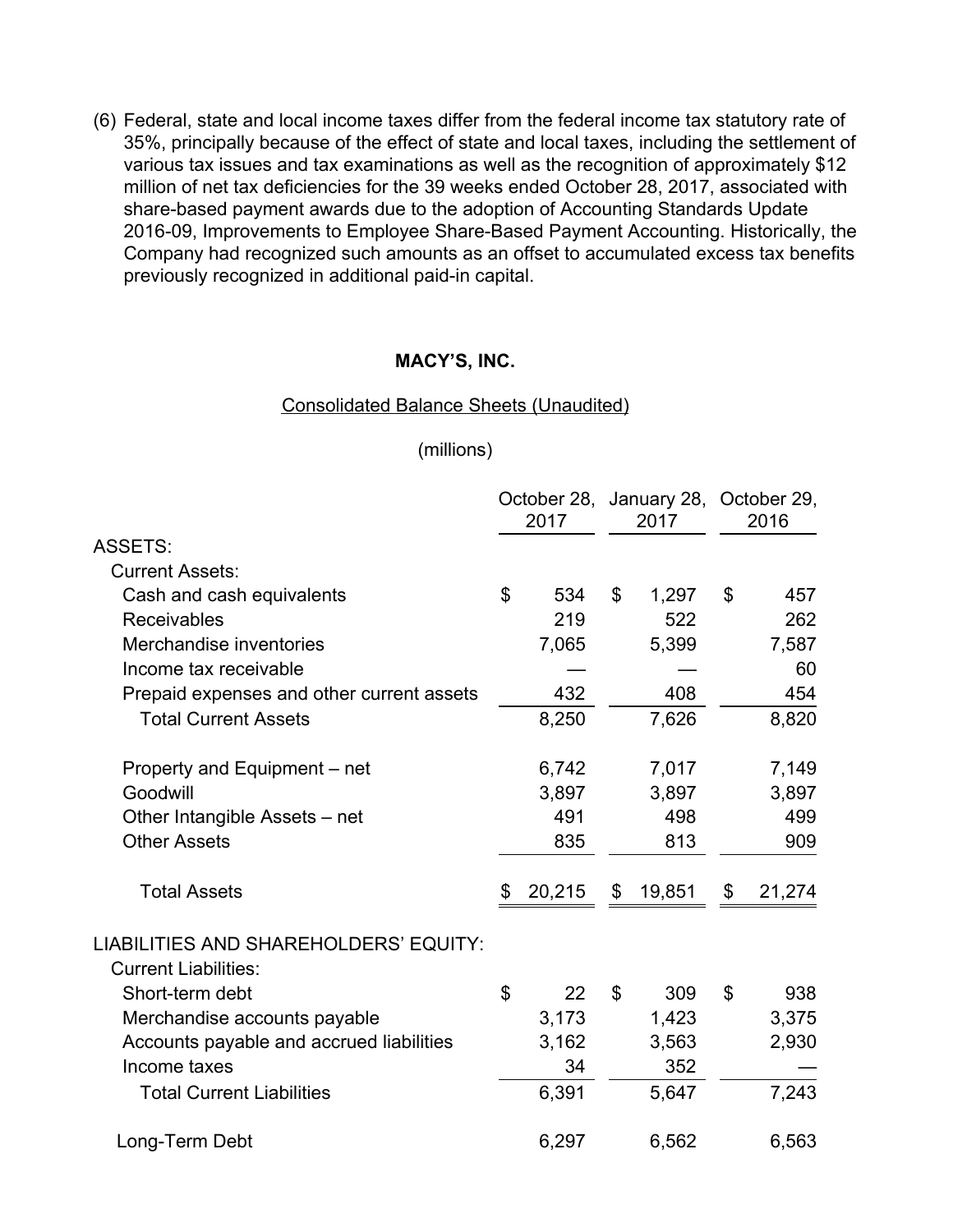| Deferred Income Taxes                             | 1,553  | 1,443        | 1,548  |
|---------------------------------------------------|--------|--------------|--------|
| <b>Other Liabilities</b>                          | 1,750  | 1,877        | 2,129  |
| <b>Shareholders' Equity:</b>                      |        |              |        |
| Macy's, Inc.                                      | 4,231  | 4,323        | 3,789  |
| Noncontrolling interest                           | (1)    | (1)          | 2      |
| <b>Total Shareholders' Equity</b>                 | 4,224  | 4,322        | 3,791  |
| <b>Total Liabilities and Shareholders' Equity</b> | 20.215 | 19,851<br>S. | 21.274 |

Note: Certain reclassifications were made to prior year's amounts to conform with the classifications of such amounts in the most recent years.

# **MACY'S, INC.**

# Consolidated Statements of Cash Flows (Unaudited)

# (millions)

|                                                                                      | 39 Weeks Ended |                                 |    |         |  |  |
|--------------------------------------------------------------------------------------|----------------|---------------------------------|----|---------|--|--|
|                                                                                      |                | October 28, October 29,<br>2017 |    | 2016    |  |  |
| Cash flows from operating activities:                                                |                |                                 |    |         |  |  |
| Net income                                                                           | \$             | 216                             | \$ | 139     |  |  |
| Adjustments to reconcile net income to net cash provided by<br>operating activities: |                |                                 |    |         |  |  |
| Impairments, restructuring and other costs                                           |                | 33                              |    | 249     |  |  |
| Settlement charges                                                                   |                | 73                              |    | 81      |  |  |
| Depreciation and amortization                                                        |                | 741                             |    | 787     |  |  |
| Stock-based compensation expense                                                     |                | 46                              |    | 56      |  |  |
| Gains on sale of real estate                                                         |                | (176)                           |    | (76)    |  |  |
| Amortization of financing costs and premium on acquired                              |                |                                 |    |         |  |  |
| debt                                                                                 |                | (10)                            |    | (14)    |  |  |
| Changes in assets and liabilities:                                                   |                |                                 |    |         |  |  |
| Decrease in receivables                                                              |                | 274                             |    | 237     |  |  |
| Increase in merchandise inventories                                                  |                | (1,665)                         |    | (2,081) |  |  |
| Increase in prepaid expenses and other current assets                                |                | (20)                            |    | (37)    |  |  |
| Increase in merchandise accounts payable                                             |                | 1,630                           |    | 1,665   |  |  |
| Decrease in accounts payable, accrued liabilities and                                |                |                                 |    |         |  |  |
| other items not separately identified                                                |                | (375)                           |    | (380)   |  |  |
| Decrease in current income taxes                                                     |                | (318)                           |    | (287)   |  |  |
| Increase in deferred income taxes                                                    |                | 49                              |    | 45      |  |  |
| Change in other assets and liabilities not separately                                |                |                                 |    |         |  |  |
| identified                                                                           |                | (109)                           |    | (76)    |  |  |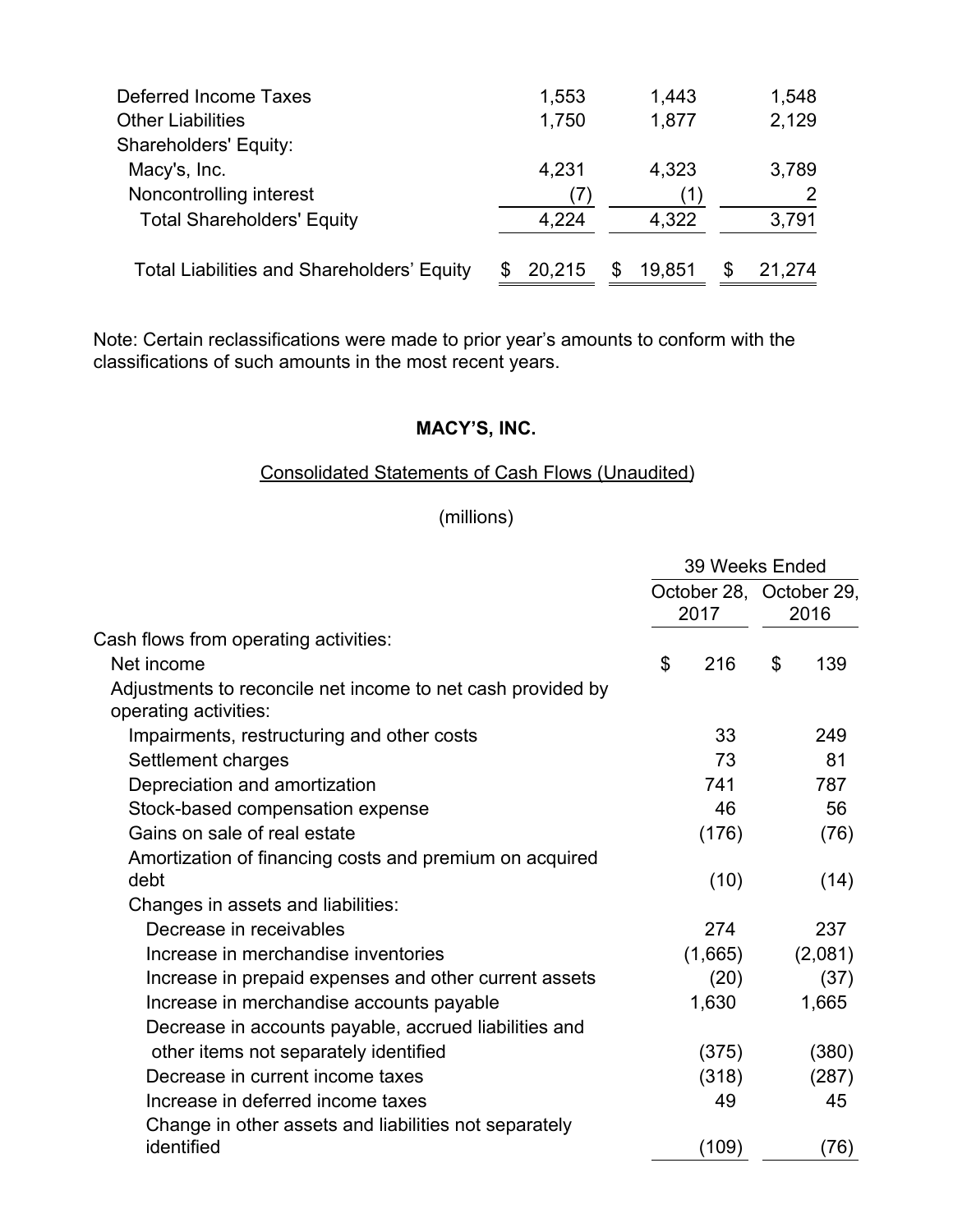| Net cash provided by operating activities     | 389       | 308       |
|-----------------------------------------------|-----------|-----------|
| Cash flows from investing activities:         |           |           |
| Purchase of property and equipment            | (359)     | (451)     |
| Capitalized software                          | (191)     | (230)     |
| Disposition of property and equipment         | 212       | 138       |
| Other, net                                    | (8)       | 52        |
| Net cash used by investing activities         | (346)     | (491)     |
| Cash flows from financing activities:         |           |           |
| Debt issued                                   |           | 51        |
| Financing costs                               | (1)       | (3)       |
| Debt repaid                                   | (554)     | (174)     |
| Dividends paid                                | (346)     | (344)     |
| Increase in outstanding checks                | 80        | 193       |
| Acquisition of treasury stock                 | (1)       | (230)     |
| Issuance of common stock                      | 3         | 31        |
| Proceeds from noncontrolling interest         | 13        | 7         |
| Net cash used by financing activities         | (806)     | (469)     |
| Net decrease in cash and cash equivalents     | (763)     | (652)     |
| Cash and cash equivalents beginning of period | 1,297     | 1,109     |
| Cash and cash equivalents end of period       | \$<br>534 | \$<br>457 |

Note: Certain reclassifications were made to prior year's amounts to conform with the classifications of such amounts in the most recent years.

#### **MACY'S, INC.**

#### Important Information Regarding Non-GAAP Financial Measures

The Company reports its financial results in accordance with U.S. generally accepted accounting principles ("GAAP"). However, management believes that certain non-GAAP financial measures provide users of the Company's financial information with additional useful information in evaluating operating performance. Management believes that providing supplemental changes in comparable sales on an owned plus licensed basis, which includes the impact of growth in comparable sales of departments licensed to third parties, assists in evaluating the Company's ability to generate sales growth, whether through owned businesses or departments licensed to third parties, and in evaluating the impact of changes in the manner in which certain departments are operated. In addition, management believes that excluding certain items from operating income or diluted earnings per share attributable to Macy's, Inc. shareholders that are not associated with the Company's core operations and that may vary substantially in frequency and magnitude period-to-period provides useful supplemental measures that assist in evaluating the Company's ability to generate earnings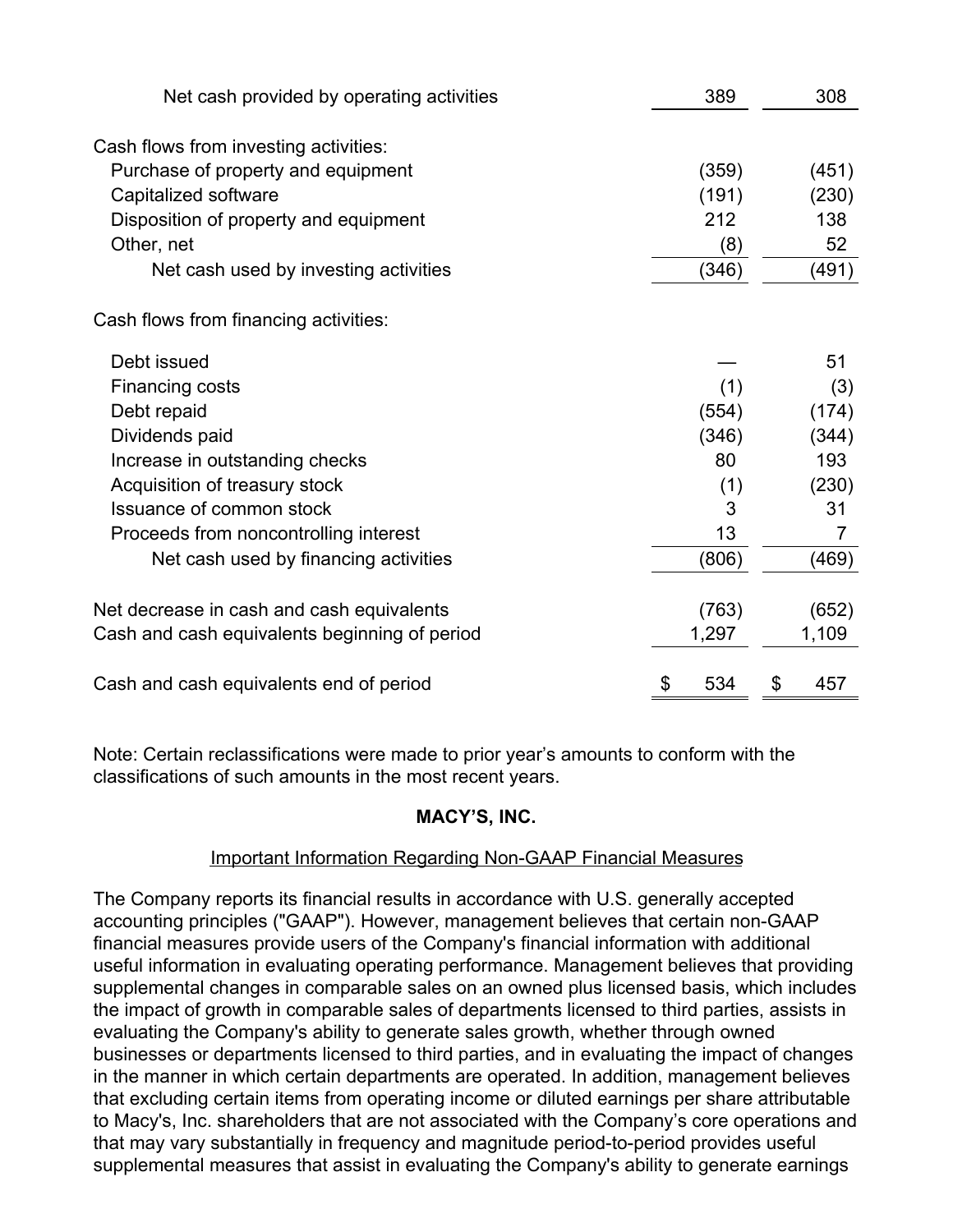and leverage sales and to more readily compare these metrics between past and future periods. Further, providing cash flow from operating activities net of cash used in investing activities is a useful measure in evaluating the Company's ability to generate cash from operations after giving effect to cash used by investing activities.

The reconciliation of the forward-looking non-GAAP financial measure of changes in comparable sales on an owned plus licensed basis to GAAP comparable sales (i.e., on an owned basis) is in the same manner as illustrated below, where the impact of growth in comparable sales of departments licensed to third parties is the only reconciling item. In addition, the Company does not provide the most directly comparable forward-looking GAAP measure of diluted earnings per share attributable to Macy's, Inc. shareholders because the timing and amount of excluded items (e.g., asset impairment charges, restructuring and other costs, retirement plan settlement charges and net premiums on the early retirement of debt) are unreasonably difficult to fully and accurately estimate.

Non-GAAP financial measures should be viewed as supplementing, and not as an alternative or substitute for, the Company's financial results prepared in accordance with GAAP. Certain of the items that may be excluded or included in non-GAAP financial measures may be significant items that could impact the Company's financial position, results of operations or cash flows and should therefore be considered in assessing the Company's actual and future financial condition and performance. Additionally, the amounts received by the Company on account of sales of departments licensed to third parties are limited to commissions received on such sales. The methods used by the Company to calculate its non-GAAP financial measures may differ significantly from methods used by other companies to compute similar measures. As a result, any non-GAAP financial measures presented herein may not be comparable to similar measures provided by other companies.

# **MACY'S, INC.**

#### Important Information Regarding Non-GAAP Financial Measures

#### Change in Comparable Sales

|                                                                                           | Ended<br>October<br>28, 2017 | 13 Weeks 39 Weeks<br>Ended<br>October<br>28, 2017 |
|-------------------------------------------------------------------------------------------|------------------------------|---------------------------------------------------|
| Decrease in comparable sales on an owned basis (Note 1)                                   | (4.0)%                       | (4.0)%                                            |
| Impact of growth in comparable sales of departments<br>licensed to third parties (Note 2) | 0.4%                         | 0.4%                                              |
| Decrease in comparable sales on an owned plus licensed<br>basis                           | (3.6)%                       | (3.6)%                                            |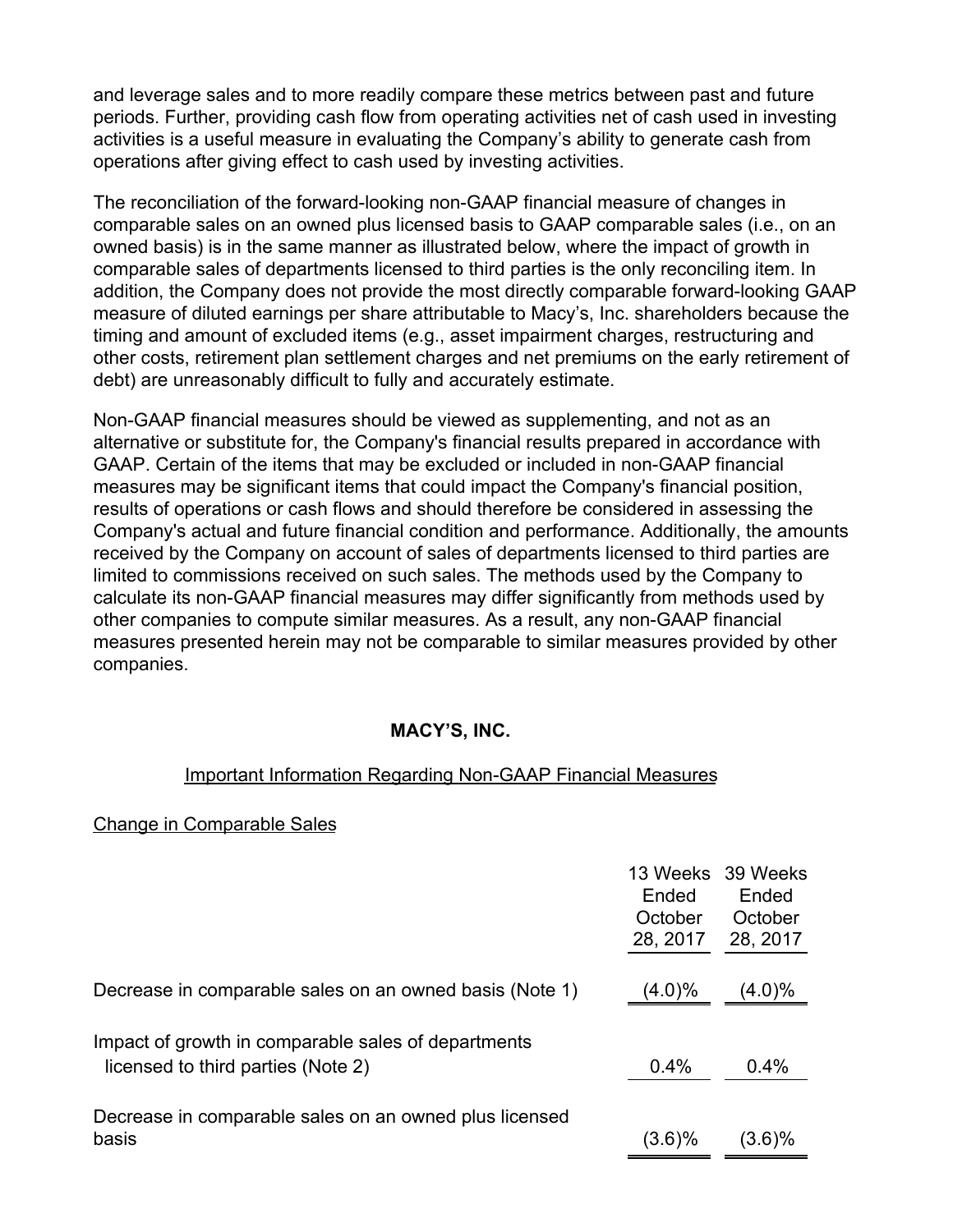# Notes:

- (1) Represents the period-to-period change in net sales from stores in operation throughout the year presented and the immediately preceding year and all online sales, excluding commissions from departments licensed to third parties.
- (2) Represents the impact of including the sales of departments licensed to third parties occurring in stores in operation throughout the year presented and the immediately preceding year and via the Internet in the calculation of comparable sales. The Company licenses third parties to operate certain departments in its stores and online and receives commissions from these third parties based on a percentage of their net sales. In its financial statements prepared in conformity with GAAP, the Company includes these commissions (rather than sales of the departments licensed to third parties) in its net sales. The Company does not, however, include any amounts with respect to licensed department sales (or any commissions earned on such sales) in its comparable sales in accordance with GAAP (i.e., on an owned basis). The Company believes that the amounts of commissions earned on sales of departments licensed to third parties are not material to its results of operations for the periods presented.

# **MACY'S, INC.**

# Important Information Regarding Non-GAAP Financial Measures

#### Diluted Earnings Per Share Attributable to Macy's, Inc. Shareholders, Excluding Certain Items

The following is a reconciliation of the non-GAAP financial measure of diluted earnings per share attributable to Macy's, Inc. shareholders, excluding certain items identified below, to GAAP diluted earnings per share attributable to Macy's, Inc., shareholders, which the Company believes to be the most directly comparable GAAP measure.

|                                                                       |     | 13 Weeks<br>Ended<br>October<br>28, 2017 |    | 13 Weeks<br>Ended<br>October<br>29, 2016 |  |
|-----------------------------------------------------------------------|-----|------------------------------------------|----|------------------------------------------|--|
| Diluted earnings per share attributable to Macy's, Inc. shareholders  | \$. | 0.12                                     | S  | 0.05                                     |  |
| Add back the pre-tax impact of restructuring and other costs          |     | 0.11                                     |    |                                          |  |
| Add back the pre-tax impact of settlement charges                     |     | 0.07                                     |    | 0.20                                     |  |
| Deduct the income tax impact of certain items identified above        |     | (0.07)                                   |    | (0.08)                                   |  |
| Diluted earnings per share attributable to Macy's, Inc. shareholders, |     |                                          |    |                                          |  |
| excluding certain items                                               |     | 0.23                                     | \$ | 0.17                                     |  |